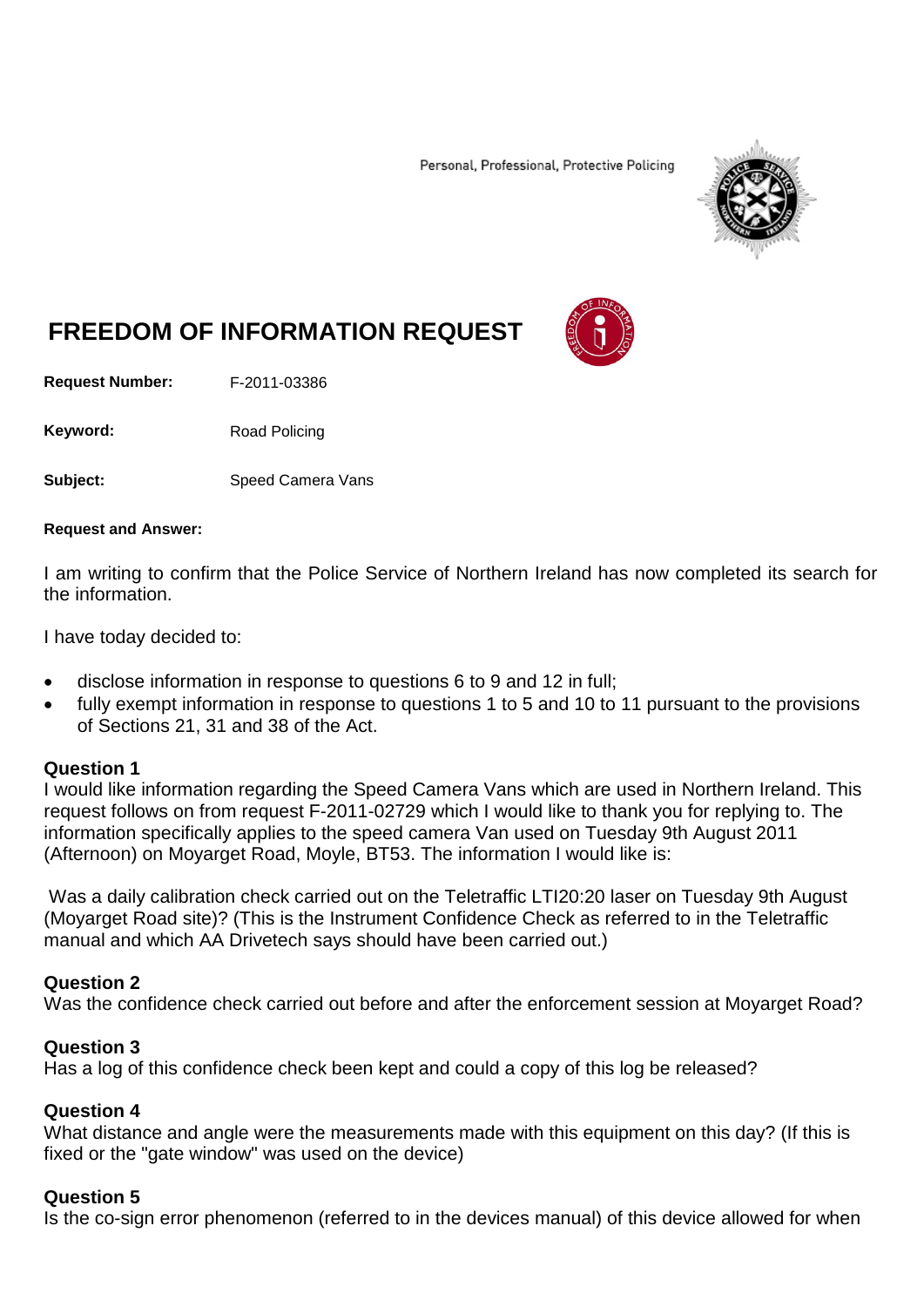fixed penalty notices are issued?

# **Answer**

Section 17(1) of the Freedom of Information Act 2000 requires the Police Service of Northern Ireland, when refusing to provide such information (because the information is exempt) to provide the applicant with a notice which: (a) states the fact, (b) specifies the exemption in question and (c) states (if that would not otherwise be apparent) why the exemption applies.

The following exemption has been applied:

Section 21 - Information Reasonably Accessible by Other Means

The information you request is available to you via "Disclosure" under the Criminal Justice Act 2003. Should you lodge a "not guilty" plea at court, the prosecution are under a duty to disclose evidence which undermines the prosecution case or assists the defence case. Please see the link below for further information;

<http://www.legislation.gov.uk/ukpga/2003/44/notes/division/2/5>

# **Question 6**

How long was the speed camera at this location on this day?

# **Answer**

The speed camera was as this location for 2hours 30 minutes.

# **Question 7**

How many fixed penalty notices were issued on this day (at this location)?

# **Answer**

36 fixed penalty notices were issued on this date.

# **Question 8**

How many fixed penalty notices were cancelled (from those issued on this day at this location?)

# **Answer**

No fixed penalty notices were cancelled.

# **Question 9**

What were the reasons for the cancellation of these notices?

#### **Answer**

No fixed penalty notices were cancelled

# **Question 10**

The following questions refer to the speed awareness courses that PSNI run (for motorists detected in a 30 mph zone - specifically Moyarget Road site).

At what detected speed are motorists offered the NATIONAL speed awareness scheme course?

# **Question 11**

At what detected speed are motorists offered the LOCAL speed awareness scheme course?

# **Answer**

Section 17(1) of the Freedom of Information Act 2000 requires the Police Service of Northern Ireland,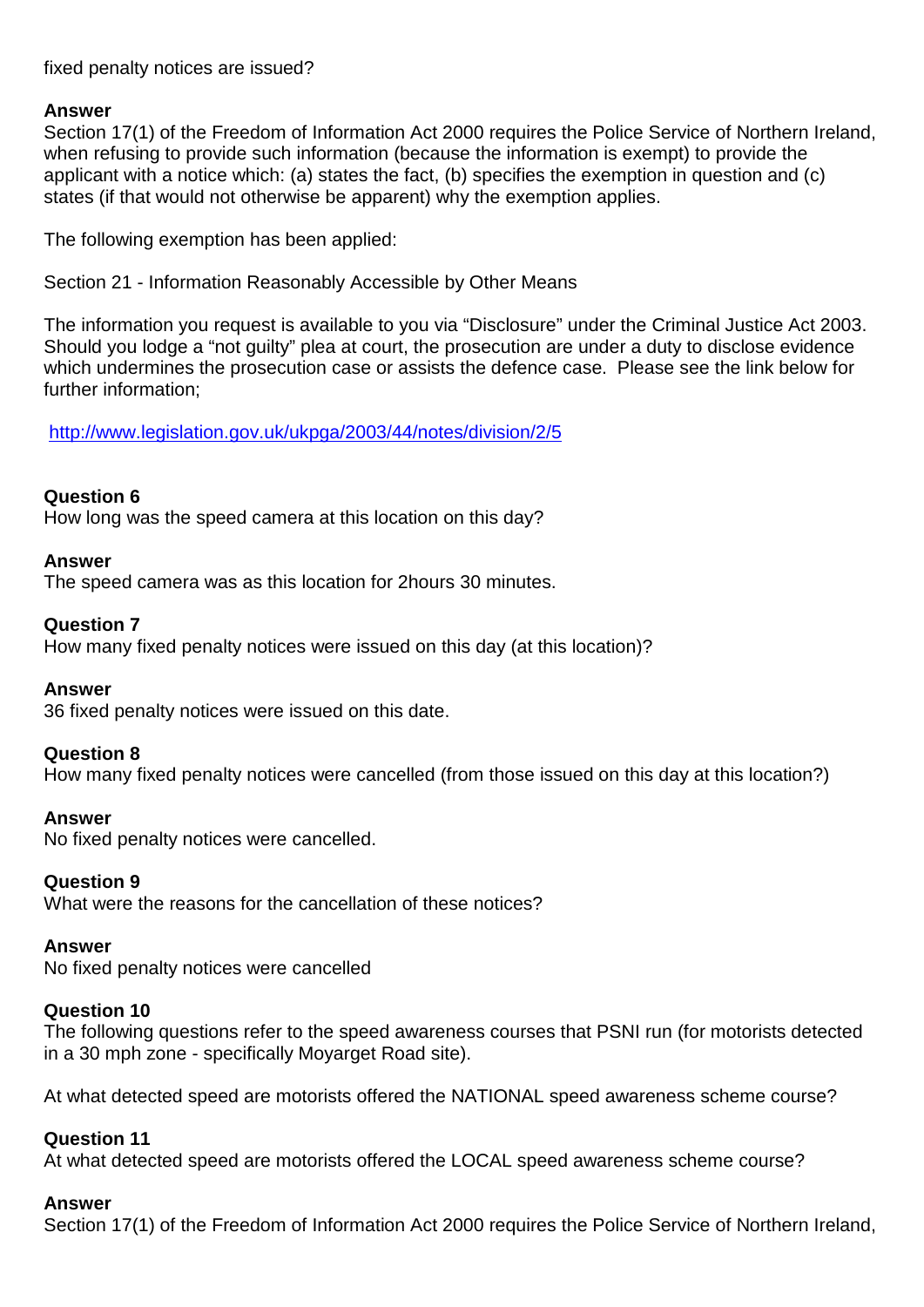when refusing to provide such information (because the information is exempt) to provide you the applicant with a notice which:

- (a) states that fact,
- (b) specifies the exemption in question and
- (c) states (if not otherwise apparent) why the exemption applies.

The exemption/s, as well as the factors the Department considered when deciding where the public interest lies, are listed below:

Section 31 (1)(a)(b) Law Enforcement Section 38 (1)(a)(b) Health and Safety

Sections 31 and 38 are prejudice based and qualified exemptions, therefore a Harm Test and Public Interest Test are necessary.

# **Harm Test**

The PSNI is charged with enforcing the law, preventing and detecting crime and protecting the communities we serve. Release of this information has the potential to increase speed on our roads. To reveal the detected speed at which drivers are offered speed awareness courses would reveal the PSNI enforcement threshold. If the enforcement threshold were revealed motorists may drive to this rather than the posted speed limit. This could negatively impact on the police's ability to effectively enforce speed limits and expose drivers and pedestrians to significant risk of harm.

# **Public interest Test - Section 31**

# For Release

The PSNI has a duty to effectively police Northern Ireland's roads. The public have a right to know that this is being done responsibly. Release would also lead to better understanding of the speed detection processes used on the roads.

# For Retention

Release of this information would compromise road policing tactics, place individuals at risk and may lead to more driving offences being committed.

# **Public Interest Test - Section 38**

# For Release

Disclosure would lead to better public awareness and debate with regards to roads policing and the speed awareness scheme.

# For Retention

The release of information relating to speed detection thresholds could lead to increased danger on the roads and pose a significant risk to drivers and pedestrians. Excessive speeding is already the main cause of the vast majority of crashes which kill and seriously injure on our roads. To reveal PSNI's enforcement thresholds could deliver a message that speeds other than those posted will be tolerated and create a loss of confidence in the PSNI to protect the well being of the community.

# **Decision**

There is always a strong interest in the accountability of the Service, however, balanced against this is the importance of public safety and the ability of the police to prevent and detect crime.